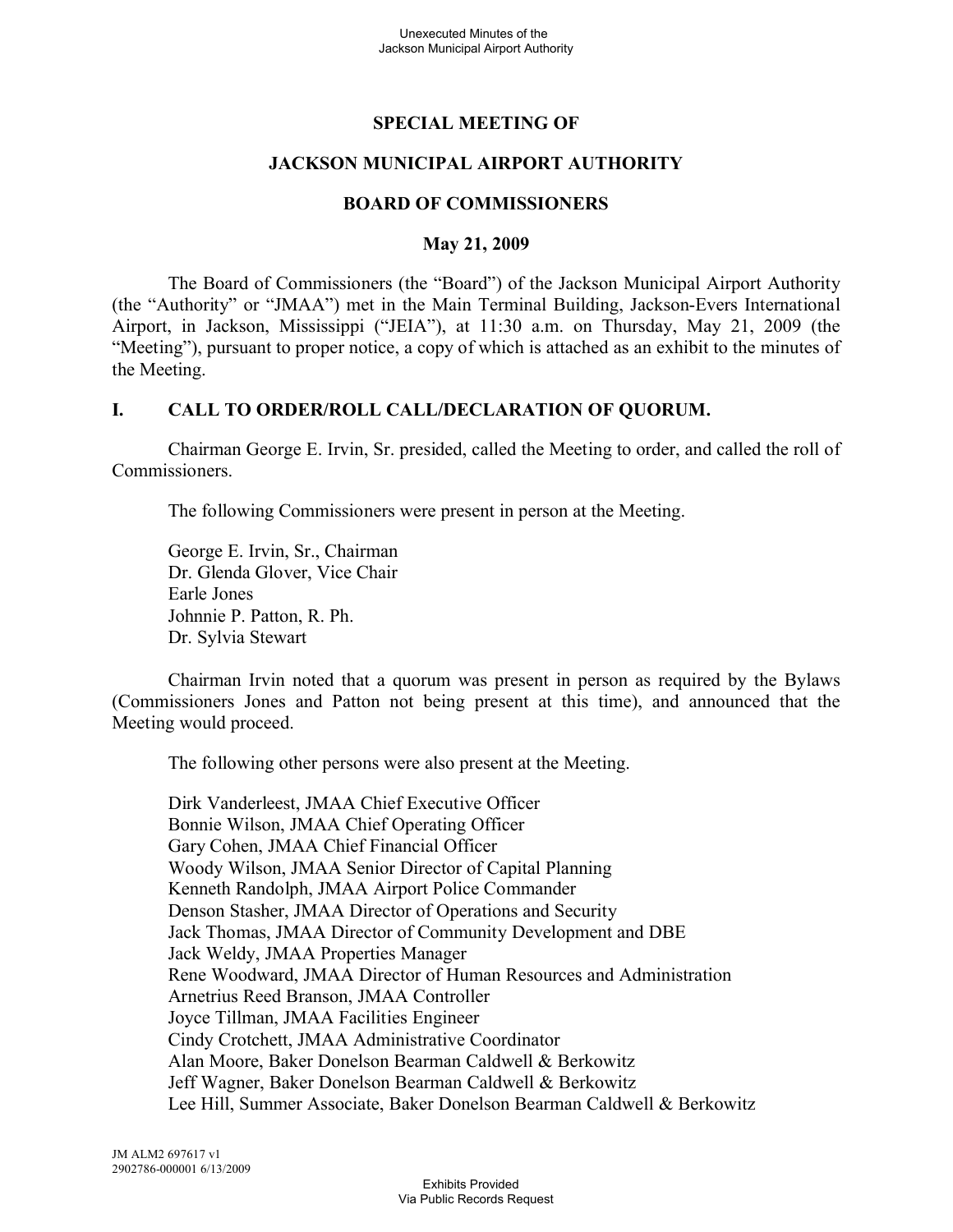Alex Martin, Summer Associate, Baker Donelson Bearman Caldwell & Berkowitz Kristie Metcalf, Summer Associate, Baker Donelson Bearman Caldwell & Berkowitz

#### **II. APPROVAL AND EXECUTION OF MINUTES.**

**A. Special Work Session of the Board, April 16, 2009.**

#### **B. Special Meeting of the Administration Committee of the Board, April 20, 2009.**

#### **C. Special Meeting of the Board, April 20, 2009.**

The Board considered the minutes of the Special Work Session of the Board on April 16, 2009; the Special Meeting of the Administration Committee of the Board on April 20, 2009; and the Special Meeting of the Board on April 20, 2009 (collectively, the "Minutes").

After discussion, upon motion duly made by Commissioner Stewart, seconded by Commissioner Glover, and unanimously approved by the affirmative votes of all Commissioners present, the Minutes were approved as presented and directed to be filed in the appropriate minute book and records of the Authority.

#### **III. PUBLIC COMMENTS.**

None.

## **IV. REPORTS.**

## **A. Chief Executive Officer.**

- 1. Airport Project Manager Summary, Ending April 30, 2009.
- 2. Airport Activity Statistics Report, Ending April 30, 2009.

Mr. Vanderleest directed the Board's attention to the Airport Project Manager Summary and the Airport Activity Statistics Report, as found in the packet distributed to the Board prior to the Meeting (the "Packet"), and discussed these reports with the Board. A copy of the Packet is attached as an exhibit to the minutes of the Meeting.

3. Annual Meeting of Mississippi Airports Association.

Mr. Vanderleest reminded the Board that he currently serves as President of the Board of Directors of the Mississippi Airports Association ("MAA"), and provided the Board with a report on the Annual Meeting of MAA in Natchez, Mississippi, on May 13-15, 2009. Mr. Vanderleest said that programs and discussions focused on the financial condition of the commercial airline industry, possible federal legislation to adjust passenger facility charges, efforts to fully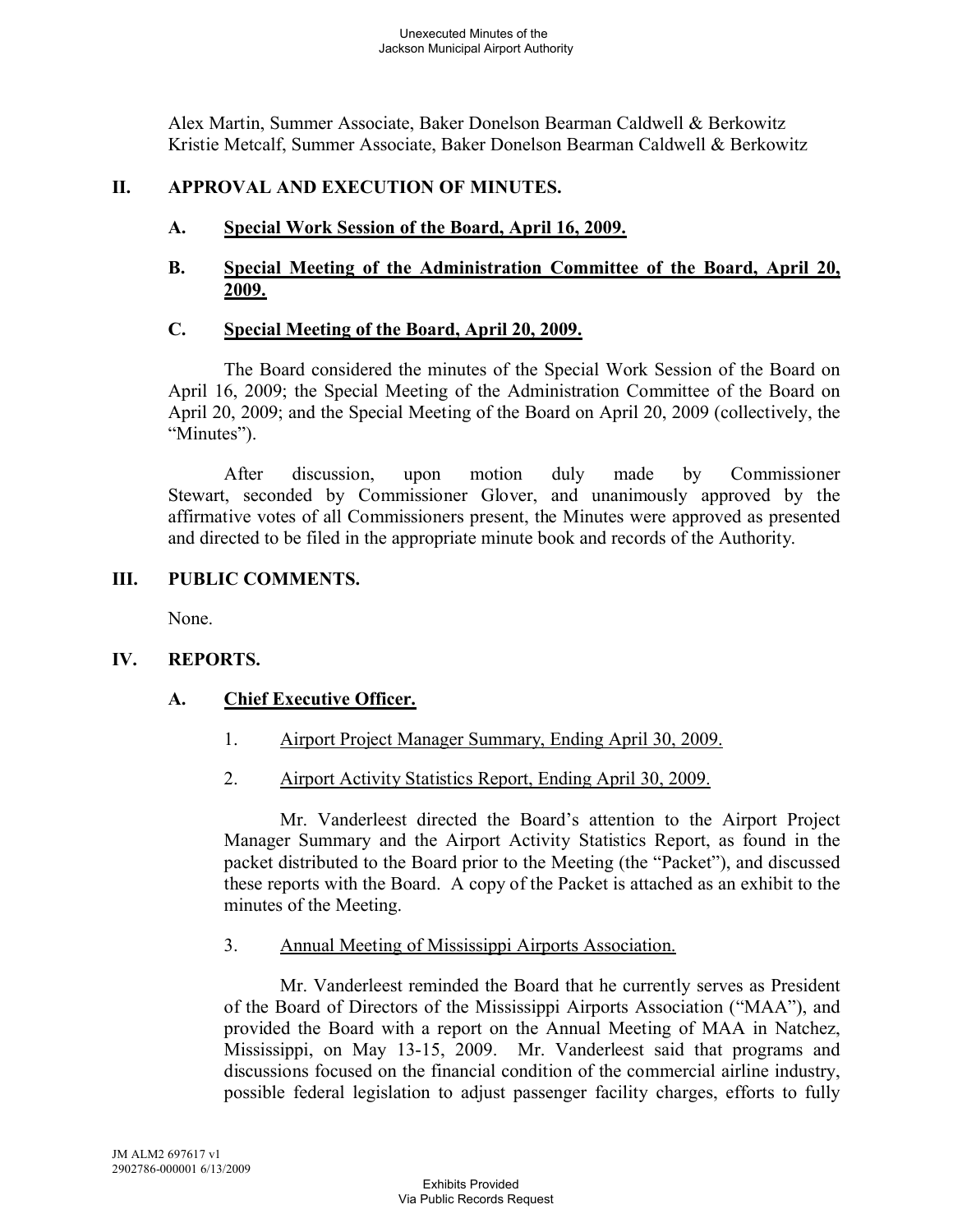fund the federal Airport Improvement Program on a two-year basis, and federal attempts to increase qualifications and requirements for crash and rescue units and personnel at commercial airports – a matter opposed by all commercial airports in Mississippi.

4. Commercial Flights at Jackson-Evers International Airport.

Mr. Vanderleest provided the Board with an update on the impact of the merger of Northwest Airlines and Delta Airlines on flights, gates and traffic at JEIA.

Mr. Vanderleest reported that Southwest Airlines was discontinuing one of its daily flights from JEIA to Houston's William P. Hobby Airport as part of the restructuring of its route system in anticipation of new service at New York's LaGuardia Airport.

Mr. Vanderleest said that he and other senior staff would meet with representatives from Southwest Airlines in June 2009, to discuss the quality and quantity of service at JEIA.

## **B. Attorney.**

Mr. Moore said that he had nothing to report at this time.

[Commissioners Jones and Patton joined the Meeting at this time.]

## **V. ACTION ITEMS.**

## **A. Financial Matters.**

- 1. Financial Reports for April 2009: Accept.
	- a. Balance Sheet.
	- b. Income Statement.
- 2. Claims Docket for April 2009: Approve.

Mr. Vanderleest directed the Board's attention to the Financial Reports for April 2009 and the Claims Docket for April 2009, which were included in the Packet.

After discussion, upon motion duly made by Commissioner Jones, seconded by Commissioner Glover, and unanimously approved by the affirmative votes of all Commissioners, the Board adopted the following resolution.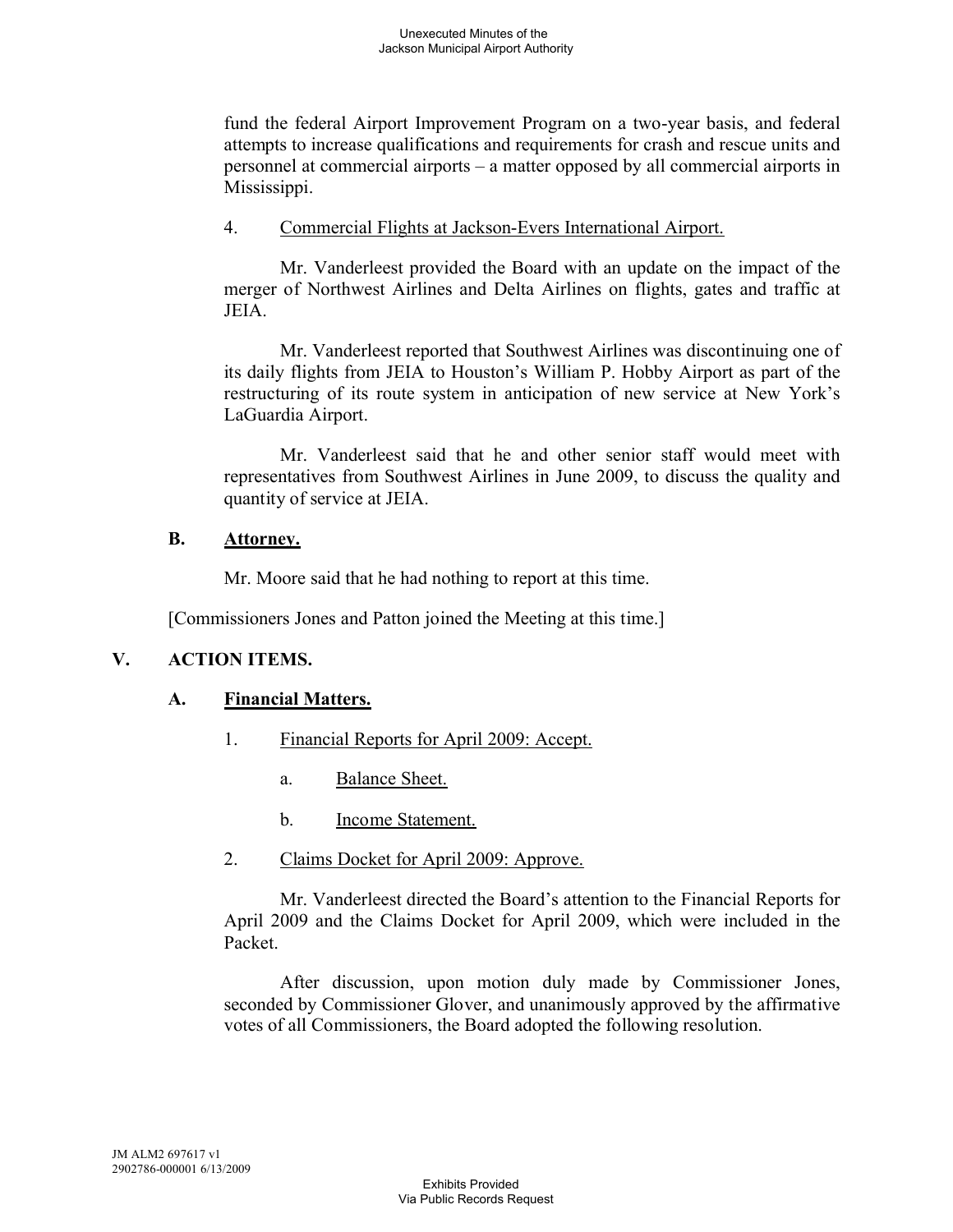## **RESOLUTION ACCEPTING FINANCIAL REPORTS FOR APRIL 2009 AND APPROVING AND AUTHORIZING PAYMENT OF CLAIMS DOCKET FOR APRIL 2009**

**WHEREAS**, the Board of Commissioners (the "Board") of the Jackson Municipal Airport Authority (the "Authority") has reviewed and considered (i) certain financial statements for the Authority for the month and period ending April 30, 2009 (the "Financial Reports"), and (ii) the Claims Docket of the Authority for the month of April 2009 (the "Claims"), both the Financial Reports and the Claims being (i) included in the packet distributed to the Board prior to the May 21, 2009, Special Meeting of the Board, and (ii) incorporated herein by reference;

**NOW, THEREFORE, BE IT RESOLVED**, the Board hereby (i) accepts the Financial Reports and (ii) approves and authorizes payment of the Claims in the total amount of \$575,752.87.

#### **B. Service Agreements.**

1. Medgar Evers Exhibit Dedication Catering Services, JEIA: Authorize Agreement.

Mr. Vanderleest directed the Board's attention to the memorandum dated May 20, 2009, in the Packet which described this matter, and discussed this matter with the Board.

After discussion, upon motion duly made by Commissioner Stewart, seconded by Commissioner Glover, and unanimously approved by the affirmative votes of all Commissioners, the Board adopted the following resolution.

## **RESOLUTION APPROVING AND AUTHORIZING NEGOTIATION AND EXECUTION OF AGREEMENT WITH BLUNT ENTERPRISES, INC.**

**WHEREAS**, the staff of the Jackson Municipal Airport Authority (the "Authority") has recommended that the Board of Commissioners (the "Board") of the Authority approve and authorize negotiation and execution of an agreement (the "Agreement") with Blunt Enterprises, Inc. ("Blunt") whereby Blunt would provide certain food service, catering, wait service and décor to support the dedication of the Medgar Evers Pavilion at Jackson-Evers International Airport on June 4 and 5, 2009 (the "Services"), all as more particularly described in that certain memorandum dated May 20, 2009, which was (i) included in the packet distributed to the Board prior to the May 21, 2009, Special Meeting of the Board, and (ii) incorporated herein by reference (the "Memorandum"); and

**WHEREAS**, the Board has reviewed and considered the Memorandum and considered the recommendation by the staff of the Authority;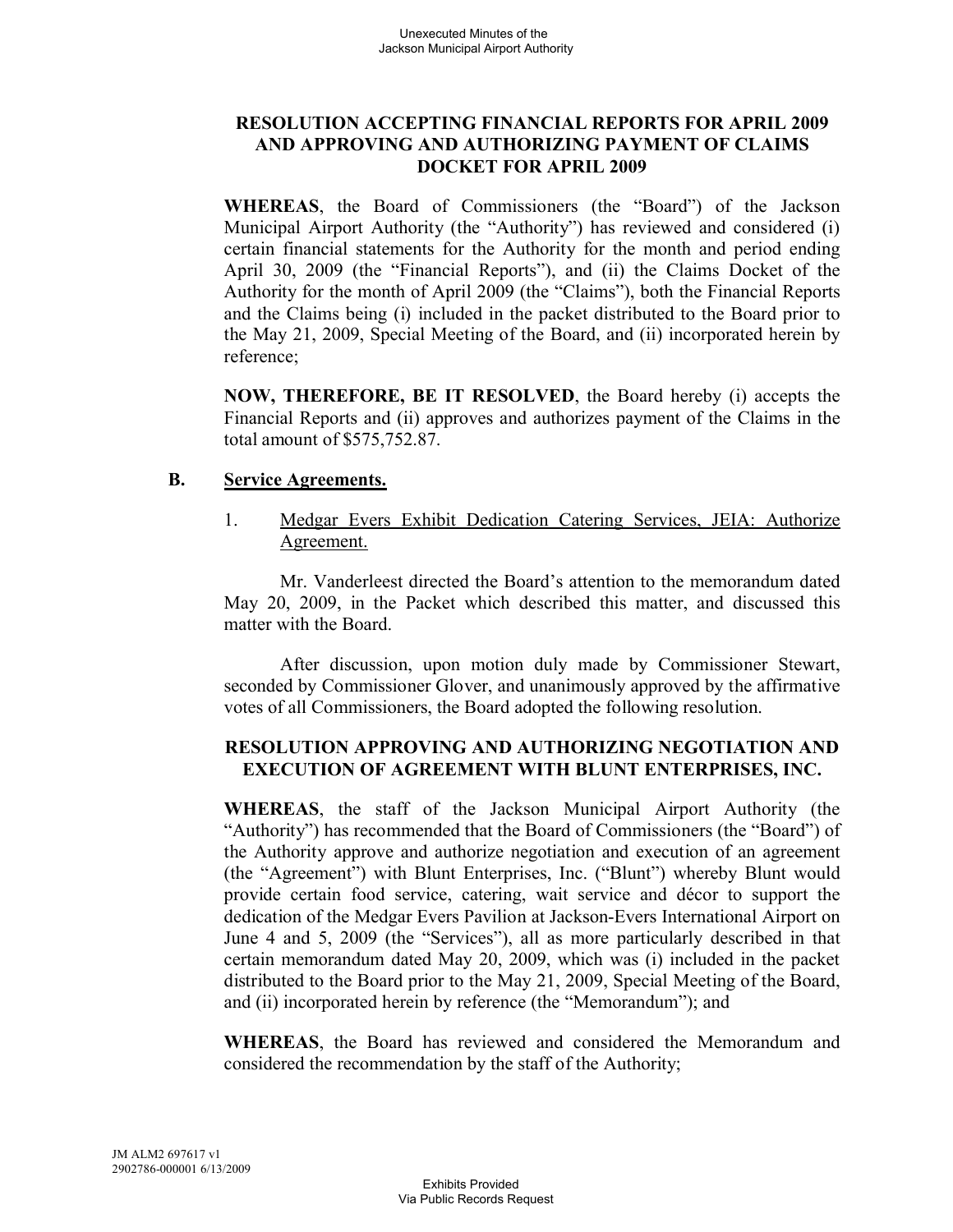**NOW, THEREFORE, BE IT RESOLVED**, the Board hereby determines that it would be in the best interests of and in furtherance of the duties and responsibilities of the Authority to, and the Board hereby does, approve and authorize negotiation and execution of the Agreement, the Agreement to be in such form and to contain such terms and conditions consistent with the Memorandum, as may be deemed appropriate by the Chief Executive Officer of the Authority, as evidenced by his execution thereof.

## **C. Construction Projects.**

There was no discussion or action regarding construction projects at the Meeting.

## **D. Procurements.**

There was no discussion or action regarding procurements at the Meeting.

# **E. Grants.**

There was no discussion or action regarding grants at the Meeting.

# **F. Other Matters.**

1. **HNA Group: Update.** 

Mr. Vanderleest and Commissioner Stewart provided the Board with a report on their trip to Beijing, China, for the Fifth Annual China Institute Executive Summit on April 27-28, 2009.

During discussion, Mr. Vanderleest provided the Board with a copy of a certain Memorandum of Understanding between the HNA Group ("HNA") and the Authority (the "MOU"), which had been executed on behalf of HNA and JMAA on April 26, 2009, and certain notes summarizing the meeting with HNA (the "Notes"). Copies of the MOU and the Notes are attached as exhibits to the minutes of the Meeting.

Mr. Vanderleest said that HNA planned to visit Jackson and JEIA in the third quarter of 2009 to assess JEIA, discuss possible incentives for construction of an air cargo facility at JEIA, and meet with representatives from the State of Mississippi, the local community, and JMAA. Prior to the visit, HNA will submit a list of questions and issues to JMAA for discussion.

During discussion, the Board emphasized its commitment to developing air cargo flights and facilities at JEIA with HNA.

After discussion, upon motion duly made by Commissioner Glover, seconded by Commissioner Jones, and unanimously approved by the affirmative votes of all Commissioners, the Board adopted the following resolution.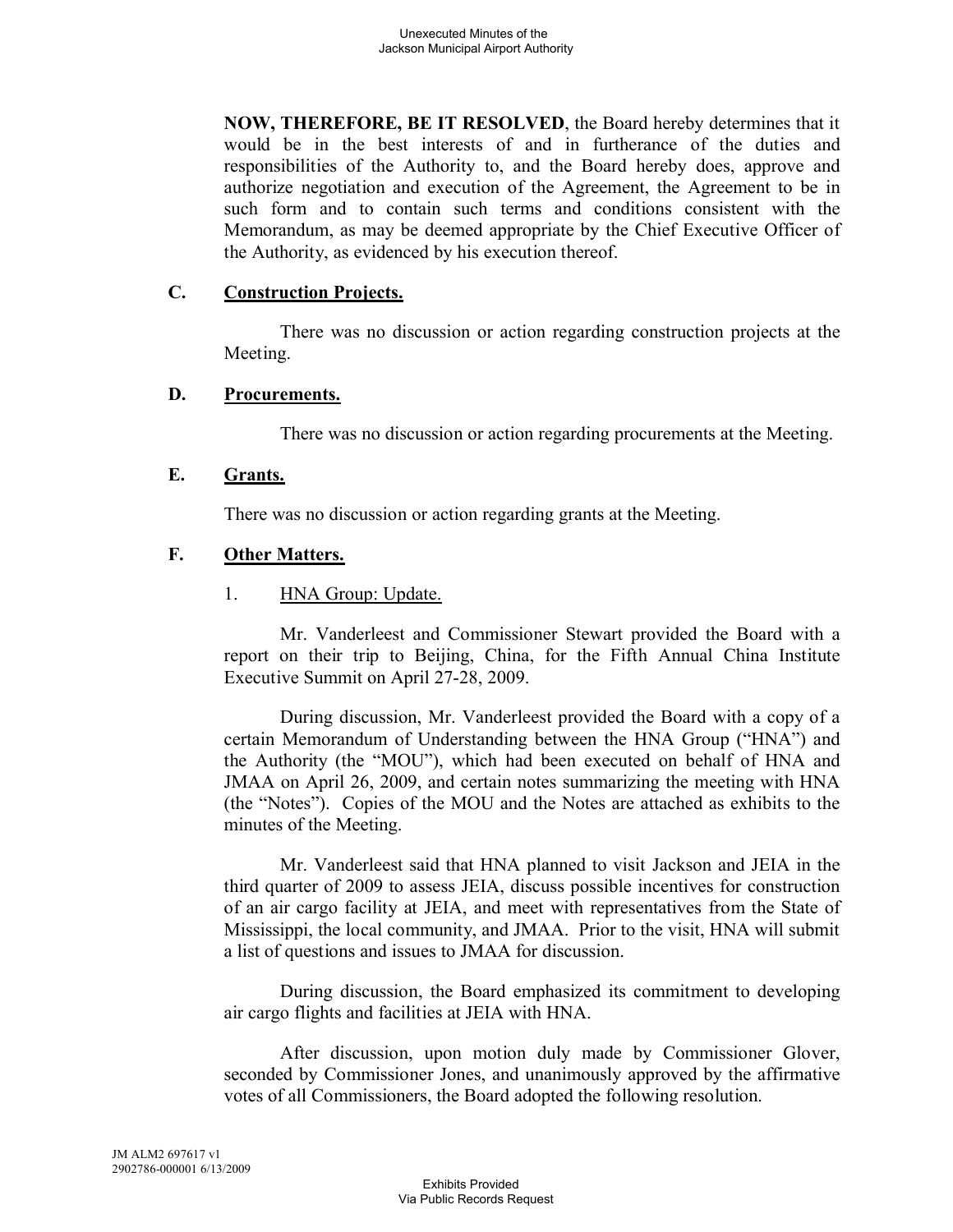## **RESOLUTION APPROVING AND RATIFYING MEMORANDUM OF UNDERSTANDING BETWEEN THE HAINAN GROUP AND JACKSON MUNICIPAL AIRPORT AUTHORITY**

**WHEREAS**, in order to maximize use of the Mississippi Air Cargo Logistics Center (the "Center") at Jackson-Evers International Airport (the "Airport"), increase revenue from landing fees at the Airport, and increase economic development at and surrounding the Airport, the Jackson Municipal Airport Authority (the "Authority") has devoted substantial time and financial resources to developing air cargo flights between China and JEIA; and

**WHEREAS**, the Board of Commissioners (the "Board") of the Authority has been advised by Kamsky and Associates ("Kamsky"), the Authority's professional consultant for development of air cargo flights between China and the Airport, that the HNA Group, which operates Hainan Airlines, a Chinese air cargo carrier, is considering developing new air cargo facilities in the United States and scheduling new air cargo flights between China and the United States; and

**WHEREAS**, the Board has met with representatives of the HNA Group on several occasions, most recently at the Fifth Annual China Institute Executive Summit on April 27-28, 2009, in Beijing, China (the "Summit"), and has confirmed the HNA Group's interest in JEIA as a possible location for new air cargo facilities and air cargo flights between China and the Airport; and

**WHEREAS,** during the Summit, representatives of the HNA Group and representatives of the Authority continued their negotiations and decided to enter into a certain Memorandum of Understanding (the "MOU"), a copy of which is attached to this resolution; and

**WHEREAS,** the Board has reviewed and considered the MOU;

**NOW, THEREFORE, BE IT RESOLVED**, the Board hereby expresses its continuing support for negotiating with the HNA Group regarding the possible location of new air cargo facilities at the Airport and the scheduling of air cargo flights between China and the Airport; and

**RESOLVED, FURTHER,** the Board hereby determines that it would be in the best interests of, and in furtherance of the duties and responsibilities of the Authority to, and the Board hereby does, approve the terms and conditions of the MOU and authorizes, approves and ratifies execution of the MOU on behalf of the Authority.

2. Medgar Evers Dedication: Ben Jealous, Honorarium for NAACP.

Mr. Vanderleest advised the Board that, in accordance with a request by Ms. Myrlie Evers, JMAA had invited Ben Jealous, President and Chief Executive Officer of the National Association for the Advancement of Colored People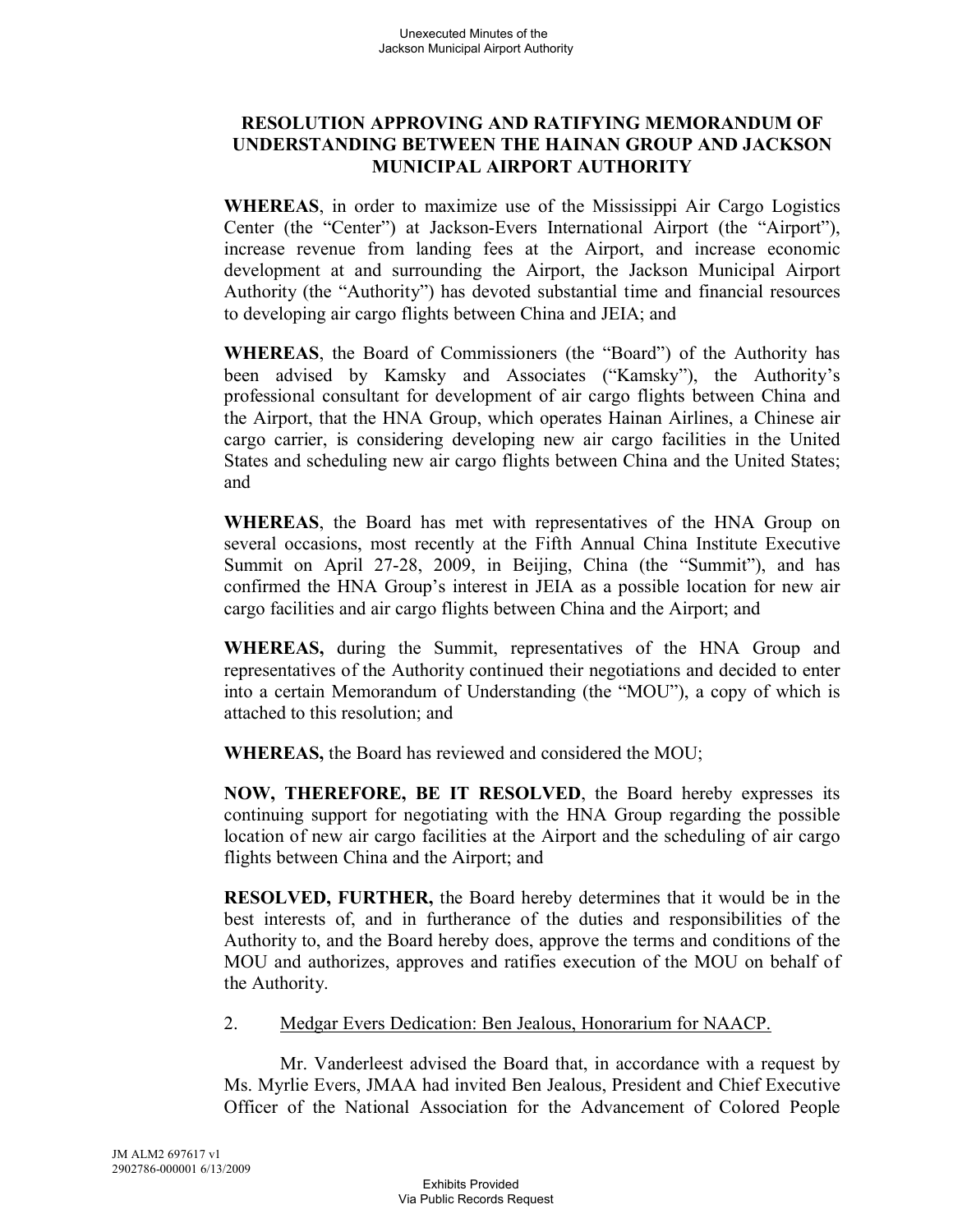("NAACP"), to be the keynote speaker at the dedication of the Medgar Evers Pavilion at JEIA on June 4 - 5, 2009. Mr. Vanderleest said that Mr. Jealous had accepted the invitation, subject to payment of a standard honorarium in the amount of \$15,000 to the NAACP. Mr. Vanderleest said that the staff recommended that the Board approve payment of the honorarium as a reasonable and appropriate expense in connection with dedication of the Medgar Evers Pavilion, especially in light of Mr. Evers' service as President of the Mississippi chapter of the NAACP at the time of his death.

After discussion, upon motion duly made by Commissioner Jones, seconded by Commissioner Stewart, and unanimously approved by the affirmative votes of all Commissioners, the Board adopted the following resolution.

## **RESOLUTION APPROVING AND AUTHORIZING HONORARIUM TO THE NATIONAL ASSOCIATION FOR THE ADVANCEMENT OF COLORED PEOPLE IN CONNECTION WITH DEDICATION OF THE MEDGAR EVERS PAVILION AT JACKSON-EVERS INTERNATIONAL AIRPORT**

**WHEREAS**, the Jackson Municipal Airport Authority (the "Authority") will dedicate the Medgar Evers Pavilion at Jackson-Evers International Airport ("JEIA") on June 4 - 5, 2009; and

**WHEREAS**, as part of the dedication ceremony (the "Dedication"), the Authority has invited Ben Jealous, President and Chief Executive Officer of the National Association for the Advancement of Colored People ("NAACP"), to provide the keynote address at the Dedication; and

**WHEREAS**, Mr. Jealous has accepted said invitation, subject to receipt of a standard honorarium in the amount of \$15,000, payable to the NAACP (the "Honorarium"); and

**WHEREAS**, the Board of Commissioners (the "Board") of the Authority has considered said request for the Honorarium;

**NOW, THEREFORE, BE IT RESOLVED**, the Board hereby determines that payment of said Honorarium in the amount of \$15,000 would be a reasonable and appropriate expense in connection with the Dedication; and hereby approves and authorizes payment of the Honorarium to the NAACP in the amount of \$15,000.

3. Board Travel.

The Board discussed payment of reasonable travel and lodging expenses for Commissioners attending the AMAC conference in Baltimore on June 6-9, 2009.